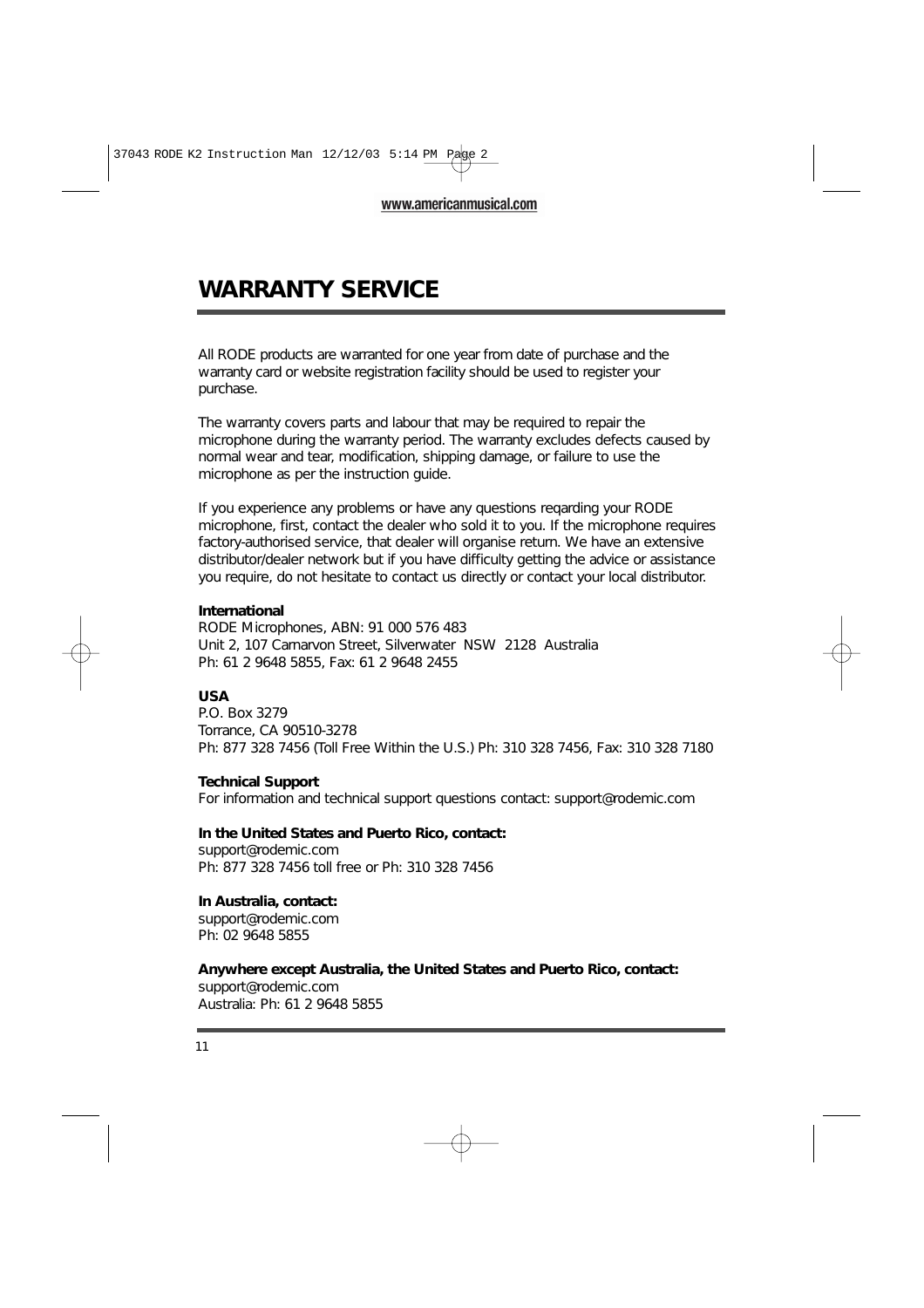

# **The K2 Instruction Guide**



**RØDE STUDIO CONDENSER MICROPHONES**  $\emptyset$  **CE (EMC, LVD)**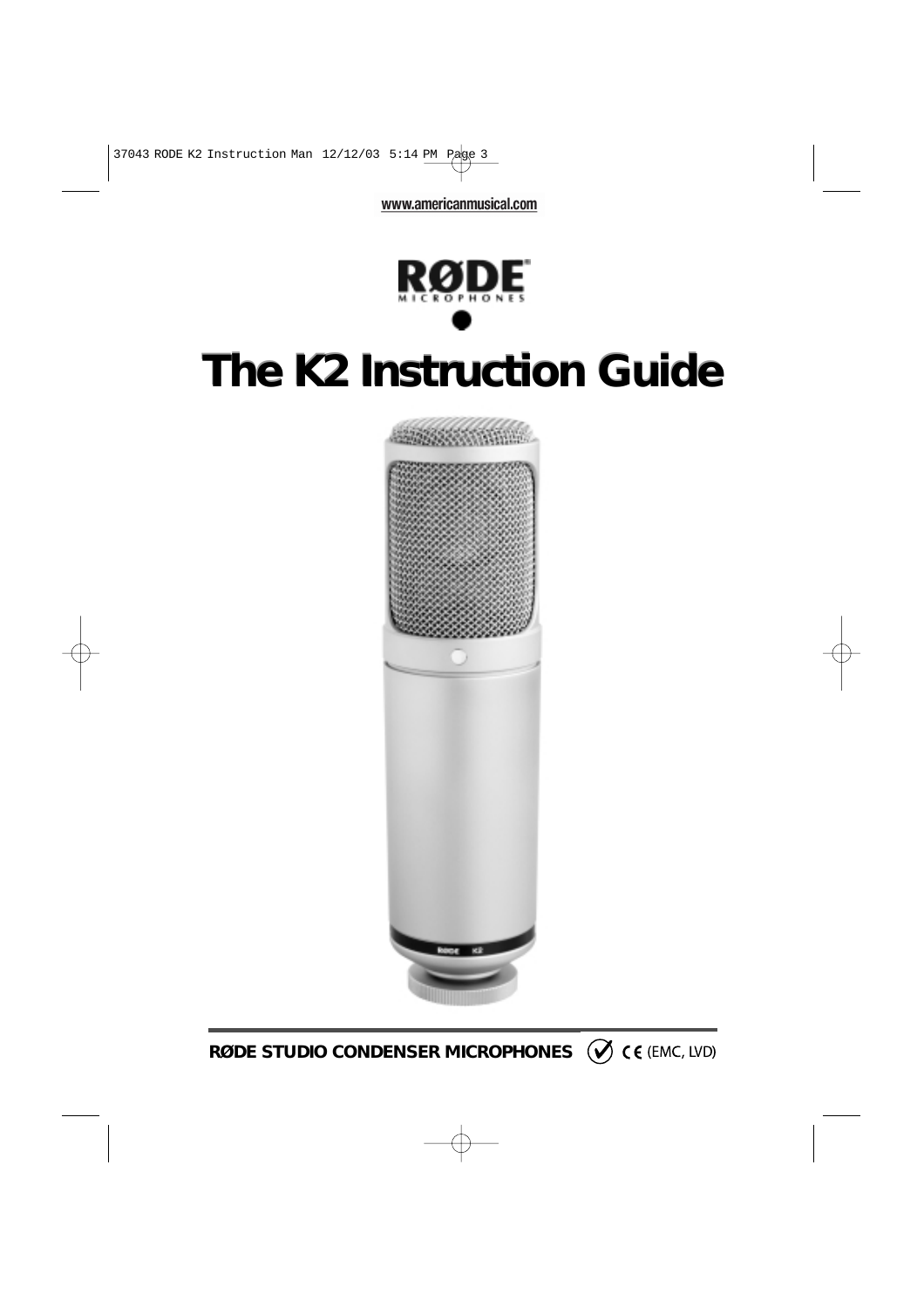### **THE K2 VALVE CONDENSER MICROPHONE**

| Serial Number: |  |
|----------------|--|
| Checked by:    |  |
| Date:          |  |

We at Rode would like to thank you and congratulate you on purchasing the Rode K2. This valve microphone represents the finest studio microphone technology currently available. The K2 is a valve condenser design in the tradition of the classic studio microphones. The character of the K2 sound will become immediately obvious the first time you record with it. While we have captured the subtlety of the legendary valve microphones, we have also made sure the noise specification and reliability is equal to current professional recording standards.

Please take a little time to read this short manual as it will help you get the most from you microphone.

We welcome feedback from our customers so why not drop us a line and tell us your story.

Again, thank you for your purchase.

**Peter Freedman** RODE MICROPHONES Sydney Australia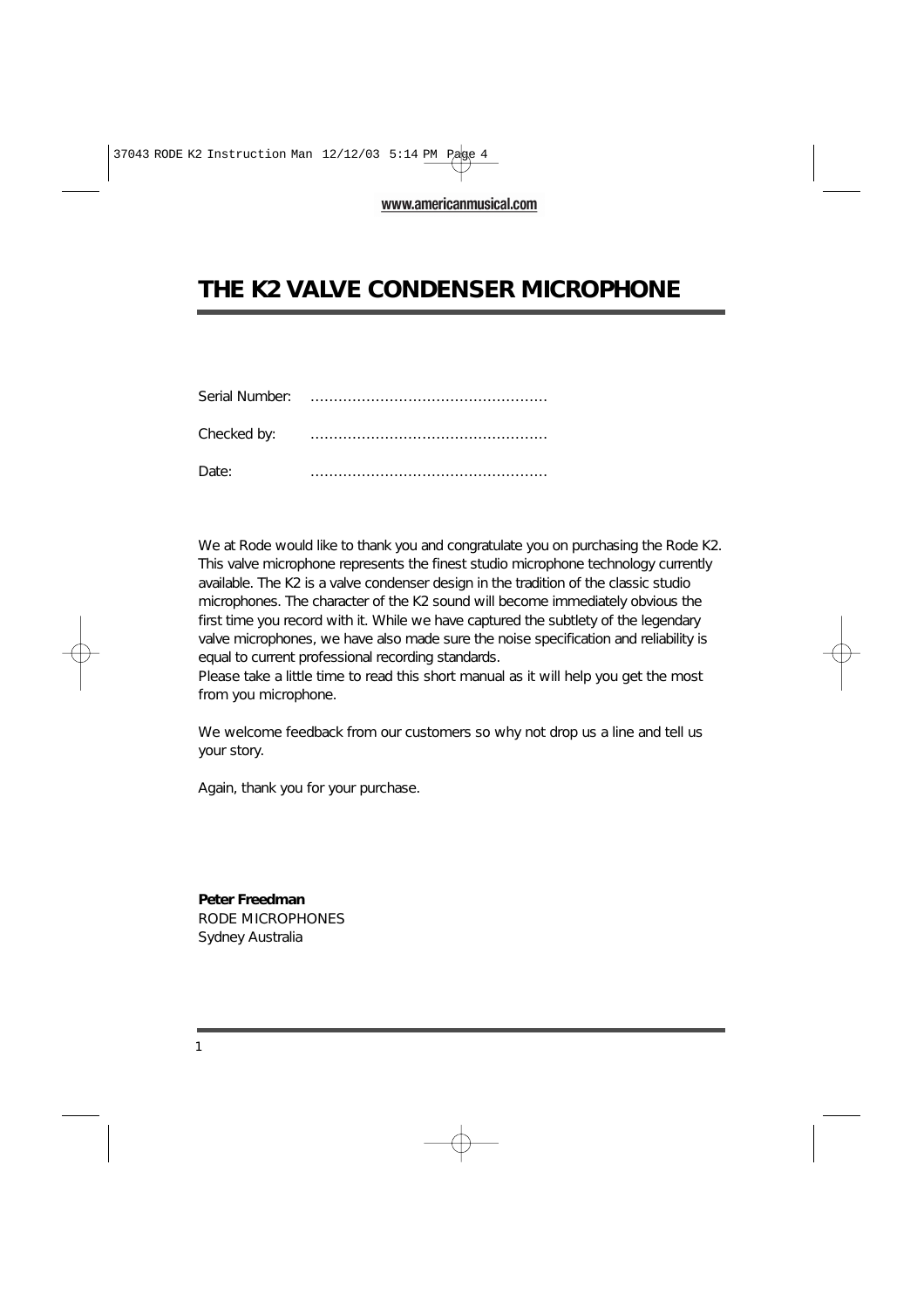# **SPECIFICATIONS**

| <b>Acoustic Principle:</b> | Externally polarized 25 mm (1") condenser               |
|----------------------------|---------------------------------------------------------|
| <b>Active Electronics:</b> | Valve impedance converter with bipolar output buffer.   |
| <b>Pickup Pattern:</b>     | Multi pattern (see graph)                               |
| <b>Frequency Response:</b> | $20$ Hz $\sim$ 20 kHz (see graph)                       |
| <b>Output Impedance:</b>   | $200\Omega$                                             |
| Sensitivity:               | $-36$ dB re 1Volt/Pascal (16 mV @ 94dB SPL) $+/-2$ dB   |
| <b>Equivalent Noise:</b>   | 10 dB-A SPL (per IEC651, IEC268-15)                     |
| <b>Maximum Output:</b>     | $> +30$ dBu (@ 1% THD into 1kΩ)                         |
| <b>Dynamic Range:</b>      | 150 dB (per IEC651, IEC268-15)                          |
| Maximum SPL:               | 162 dB (@ 1% THD into $1k\Omega$ )                      |
| Signal/Noise:              | > 81 dB (1kHz relative to 1 Pa; per IEC651, IEC268-15)  |
| <b>Power Requirements:</b> | Dedicated Power Supply (110 ~ 120V/220 ~ 240V, 50/60Hz) |

### **Frequency Responses**

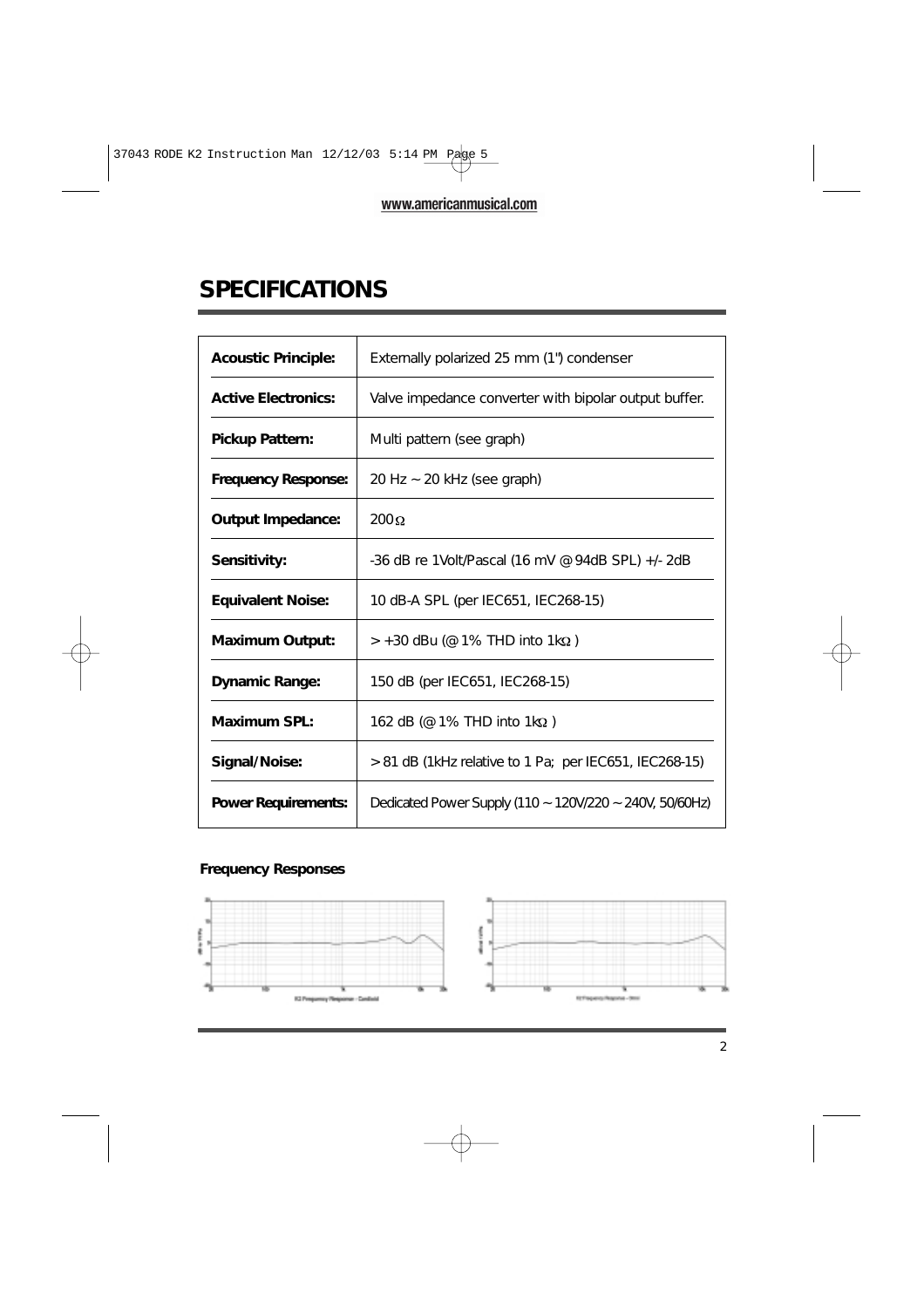# **FEATURES**

- New large capsule with gold-sputtered diaphragm.
- Ultra low noise.
- Wide dynamic range.
- Class 'A' valve circuitry.
- Hand-selected and graded 6922 twin-triode valve.
- Dedicated Power Supply.
- High strength welded and heat-treated steel mesh head.
- Durable satin nickel finish.
- Internal capsule shock mounting.
- High level of RF rejection.
- Supplied complete with SM2 Shock Mount and RC2 Custom Carry Case.
- Designed and manufactured in Sydney, Australia.
- Continuously variable polar patterns. From omni, through cardioid to figure of eight, controlled at the power supply.

### **Polar Responses**

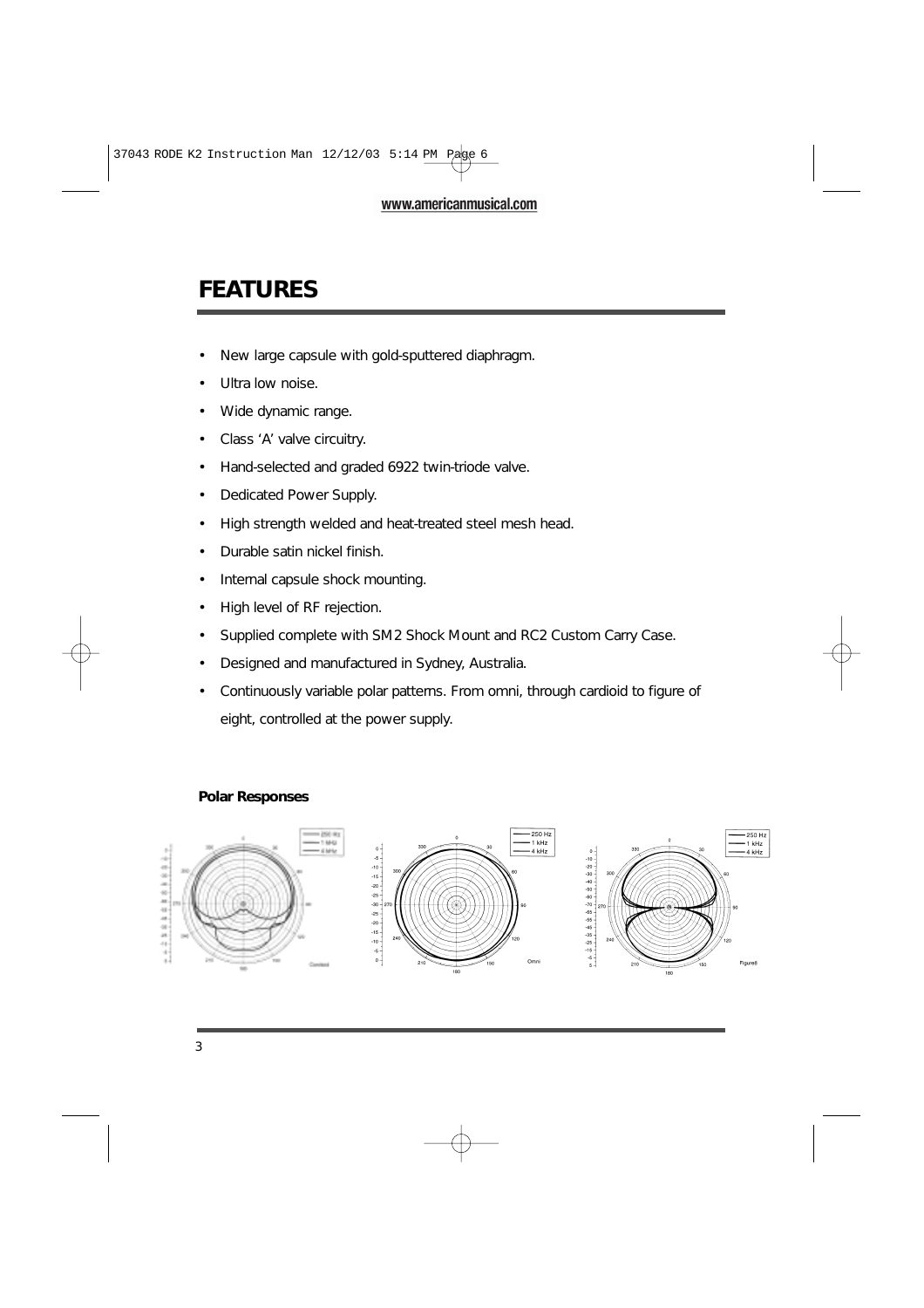# **ACCESSORIES**



**K2 Power Supply**



**K2 Cable**





**RC2 Custom Carry Case SM2 Shock Mount**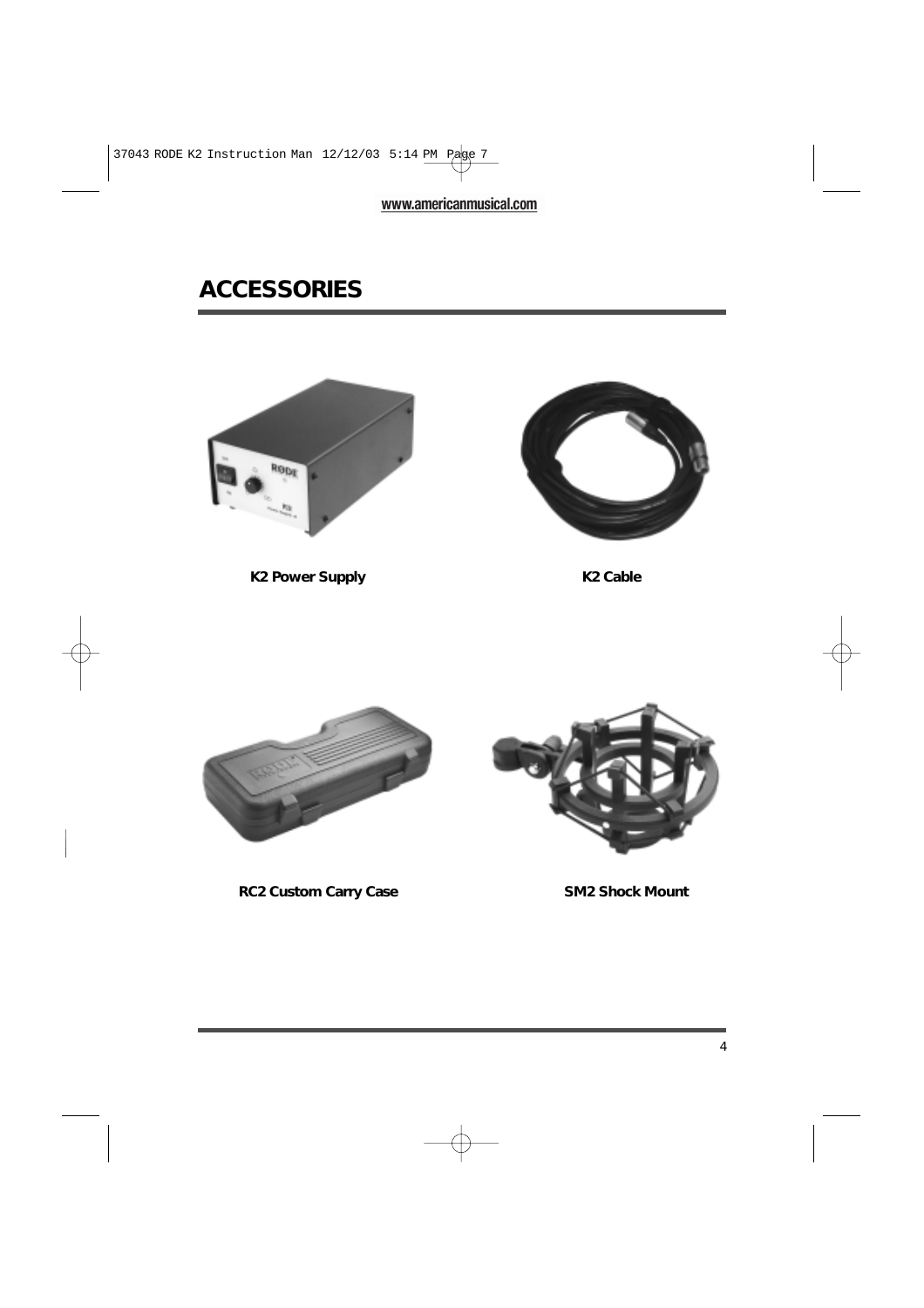# **BEFORE USING THE K2**

- Ensure that your K2 has been set to the correct voltage as used in your country.
- The back panel of the K2 power supply has a mains input socket, a signal ground (earth) lift, a mic input socket, a voltage selector, and a mains power socket which also incorporates a fuse.
- The front panel of the power supply has the mains power on/off switch, and a blue LED (light-emitting diode) to indicate power status. It also houses the rotary control for operation of the totally variable polar patterns. (See 'NOTE' below).
- The K2 can be used with mains supply voltages of between either 110-120V 50/60Hz, and 220-240V 50/60Hz with the correct switch settings.
- To select for 100-110V use, set the Voltage Selector to 115V.
- To select for 220-240V use, set the Voltage Selector to 230V.
- Note: On either voltage selection the mains fuse (inside the mains socket) must always be a T500mA slow blow fuse.

### **NOTE: NEVER OPEN THE POWER SUPPLY, THERE ARE NO USER SERVICABLE PARTS INSIDE AND LEATHAL VOLTAGES PRESENT!**

### **FOR ALL SERVICE PLEASE SEND THE UNIT TO AN AUTHORSIED RODE SERVICE AGENT OR CONTACT RODE AT WWW.SUPPORT@RODEMIC.COM**



Having ensured that the power supply is now set to the correct voltage, you can begin to connect the K2 to its supply.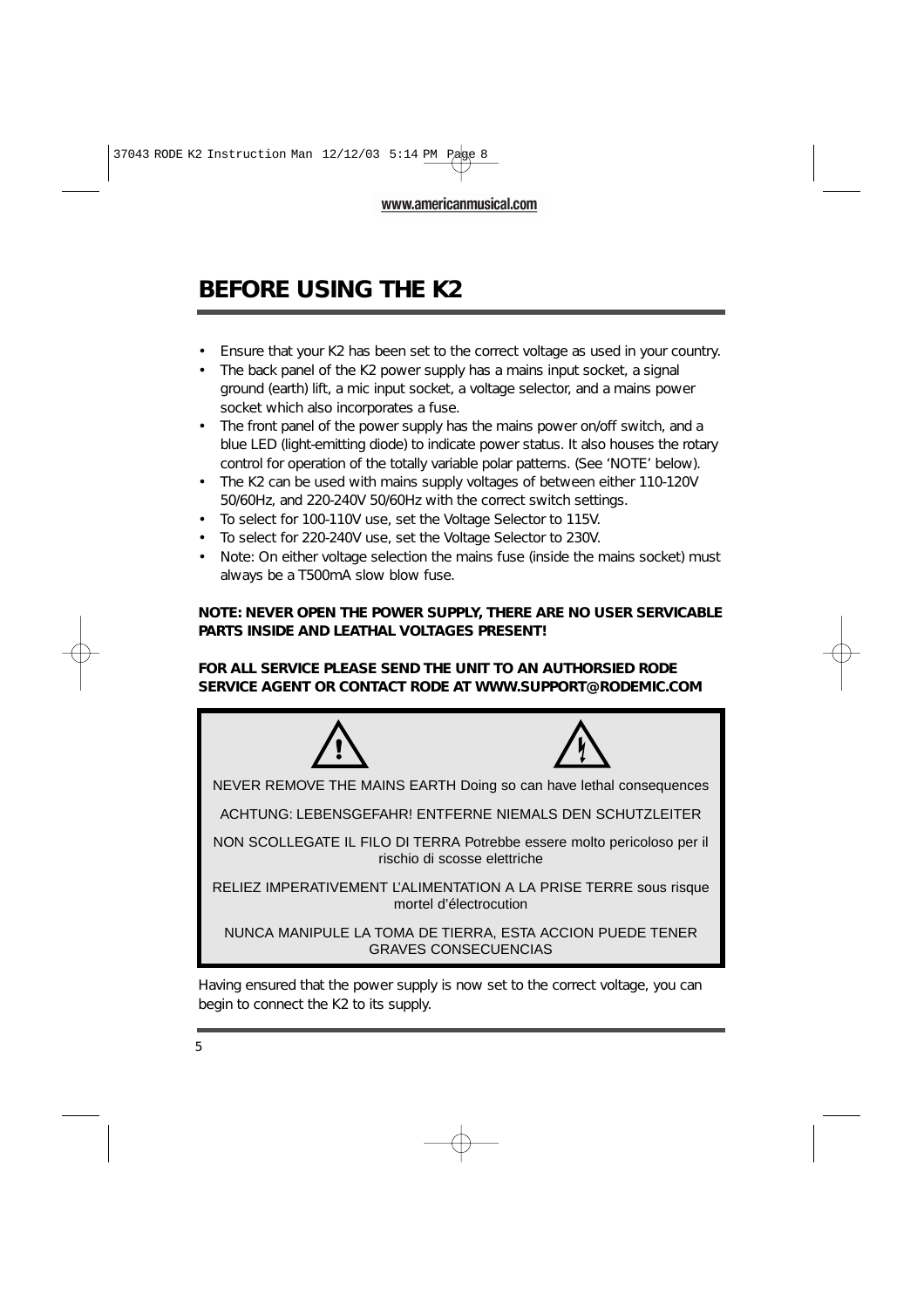- Take the K2 Cable (supplied) and connect the male 7pin plug to the 7pin input socket on the back panel of the power supply.
- Connect the other end of the cable (female 7pin plug) to the microphone. (See Picture). Ensure that both these plugs are correctly aligned and pushed firmly into their respective sockets.
- Now connect a microphone cable to the output socket



of the power supply taking that output into your mixer/pre-amplifier. We suggest you use a high quality microphone cable preferably with gold-plated contacts. Use as short a cable as is reasonable, as long cables can adversely affect sound quality.

- Ensure that the K2 is fixed securely (using the SM2 shock mount) to a stable microphone stand. The K2 condenser microphone is a precision instrument, and should not be dropped, banged or knocked. Take care.
- Connect the power supply to the mains supply, and you are ready to switch on and begin using the K2.
- When you switch on the unit, the blue LED on the power supply will glow. It is wise to allow a minute or two to ensure that the K2 is stabilised and ready for use.
- For vocal use, we recommend the use of a 'Pop-Stopper' wind screen, which will help to reduce high-level plosives which are evident when 'B' and 'P' sounds are emitted within close proximity to the microphone.
- If an Earth Loop is present, (a mains frequency hum), there is a Ground Lift switch on the back panel of the power supply which should be raised to the 'lift' position. This earth loop can appear when two devices which are both earthed are connected together.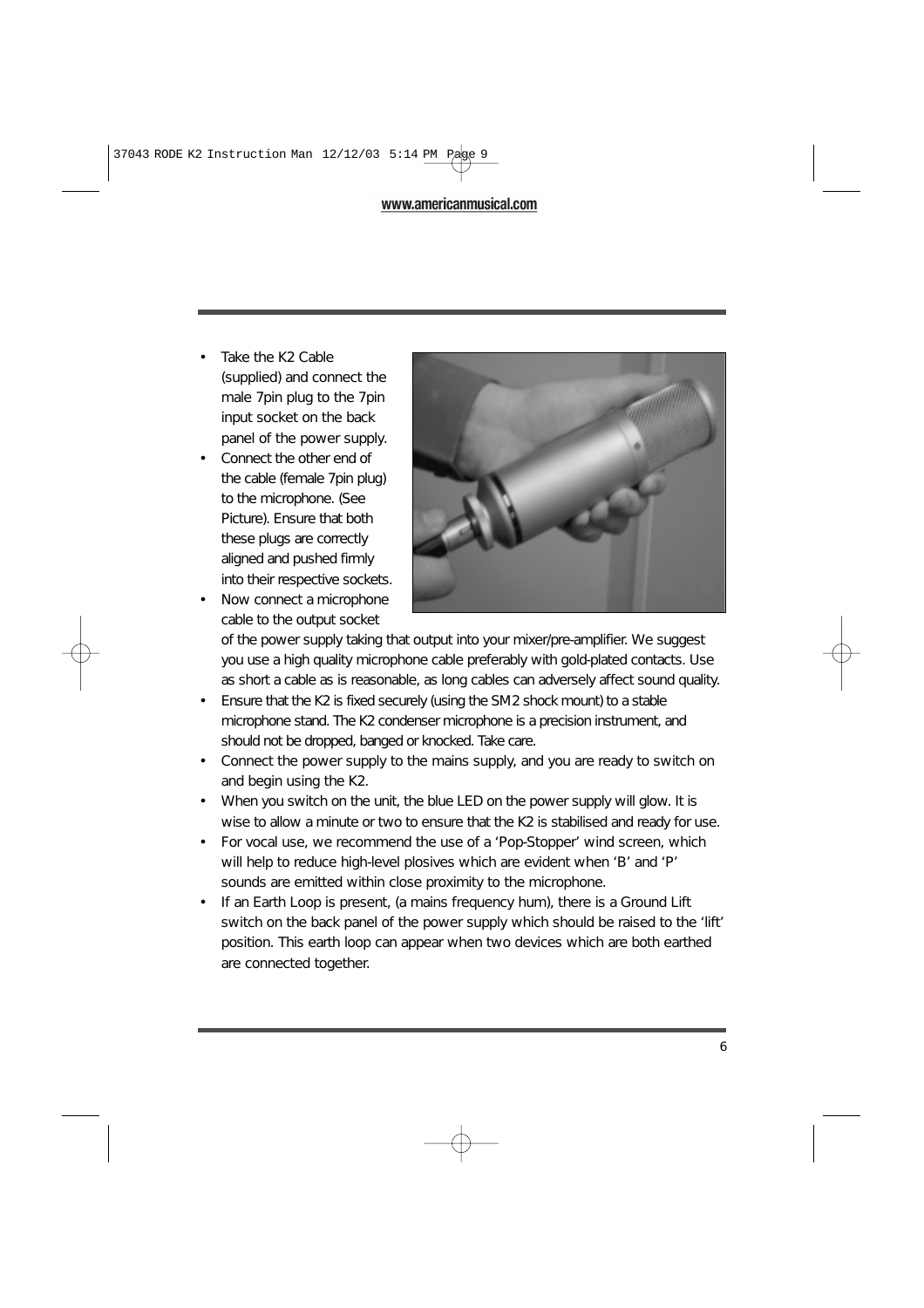### **NOTE: Continuously Variable Polar Pattern**

Your K2 can be adjusted to any Polar Pattern from omni, through cardioid to figure of eight. This flexibility allows recording of most instruments and/or voices with absolute control.

Select the preferred Polar Pattern. This is done with the circular dial (knob) on the front of the K2's Power Supply. (The most commonly used pattern for vocal recording is Cardioid – dial in the 12o'clock position).

When the cardioid position is selected, the microphone picks up sound from in front of the microphone, and rejects sound from the rear.

When in the omni position (fully anti-clockwise), the microphone picks up sound from all around the microphone and there is less proximity effect than in cardioid mode. (Proximity Effect is an increase in lower (bass) frequencies when the sound source is 'close' to the microphone).The omni pattern is commonly used for room (ambient) mic'ing or to record a more natural sound when close mic'ing instruments.

When in the Figure 8 position (fully clockwise), the microphone picks up sound from in front and behind, and rejects sound from the other two sides. This pattern is commonly used for interviews (2 people with the microphone between them) or in conjunction with a cardioid microphone to use the MS (mid-side) stereo recording technique.

You are able to select any position between these three main settings. For example, if you choose a setting about halfway between the omni and cardioid positions, you will notice 'some' sound being picked up from the rear of the microphone, instead of being almost completely rejected (in cardioid). This can be particularly useful when you do in fact wish for 'some' sound from the rear, but not so much as when in omni mode.

Experiment with the K2; listen to the various patterns, and decide what suits your current application best.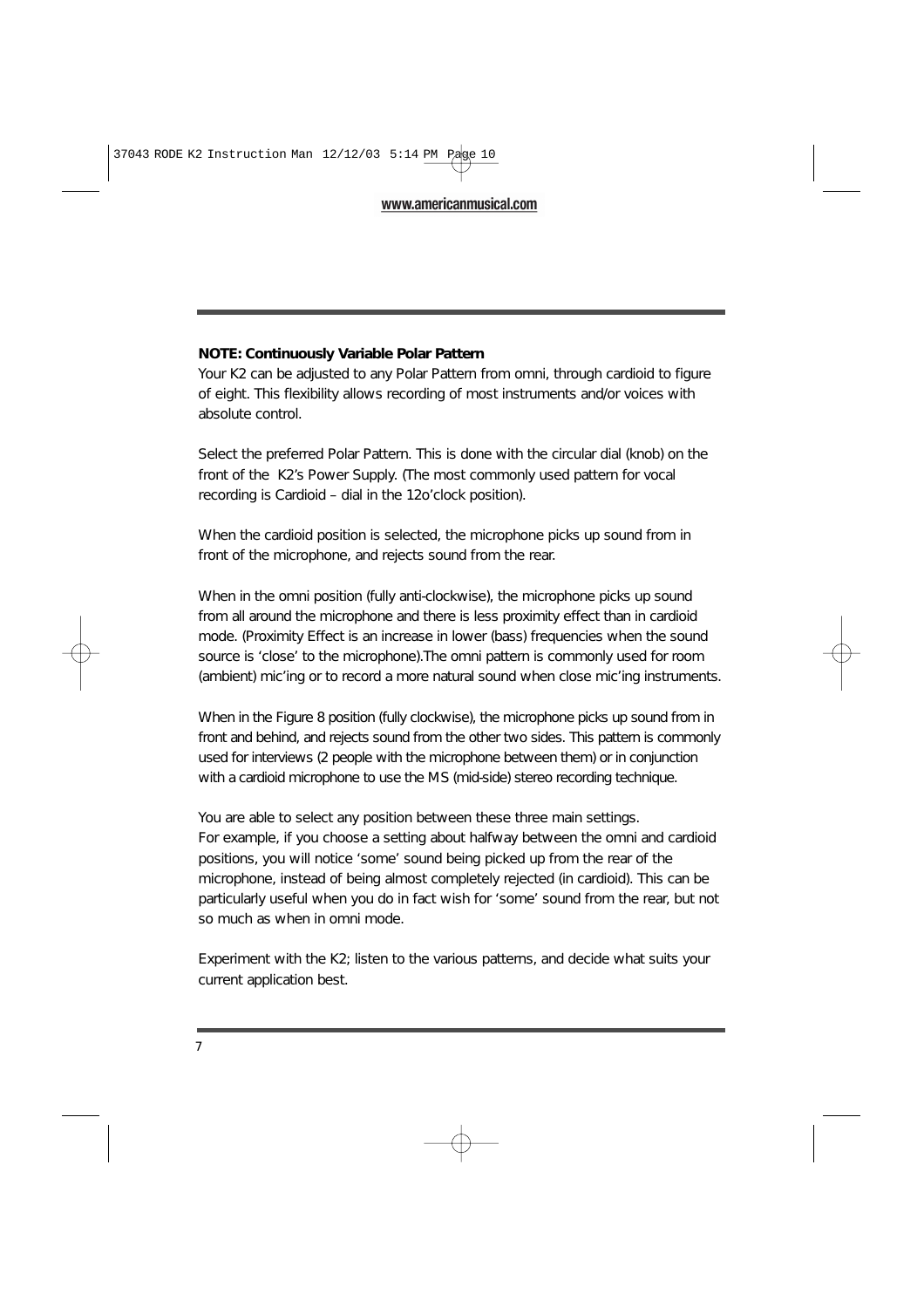

### **Vocals**

We strongly suggest the use of a 'popfilter' for ALL vocal recording. Plosives ('P's, 'B's and 'C's) can produce a sudden jet of air which can cause the capsule to 'bottom out' (overload) and produce a 'popping' sound. Pop filters help to prevent the effects of plosives. Moisture on the capsule can cause problems for condenser microphones but the use of a pop filter reduces that risk.

Placement of the microphone and pop filter are important and depend on the volume and style of the vocalist. The best position will be determined only by experiment but the graphic above may be considered a reasonable starting position.

The Proximity effect is experienced when close to the microphone, and that is evident with an apparent increase in the lower (bass) frequencies. Proper microphone technique can enable good use to be made of this effect. E.g. Intimate or low-volume phrases can be recorded 'within proximity' (closer to the microphone), and louder sections of the performance will be presented from a greater distance. This 'microphone control' is of utmost importance when wishing to give expression to a vocal recording.

### **Piano**

To record a piano using a single microphone that microphone should be placed approximately 60cm (or 2') above the centre of the sound-board, aimed slightly towards the front of the piano.



*Single microphone technique*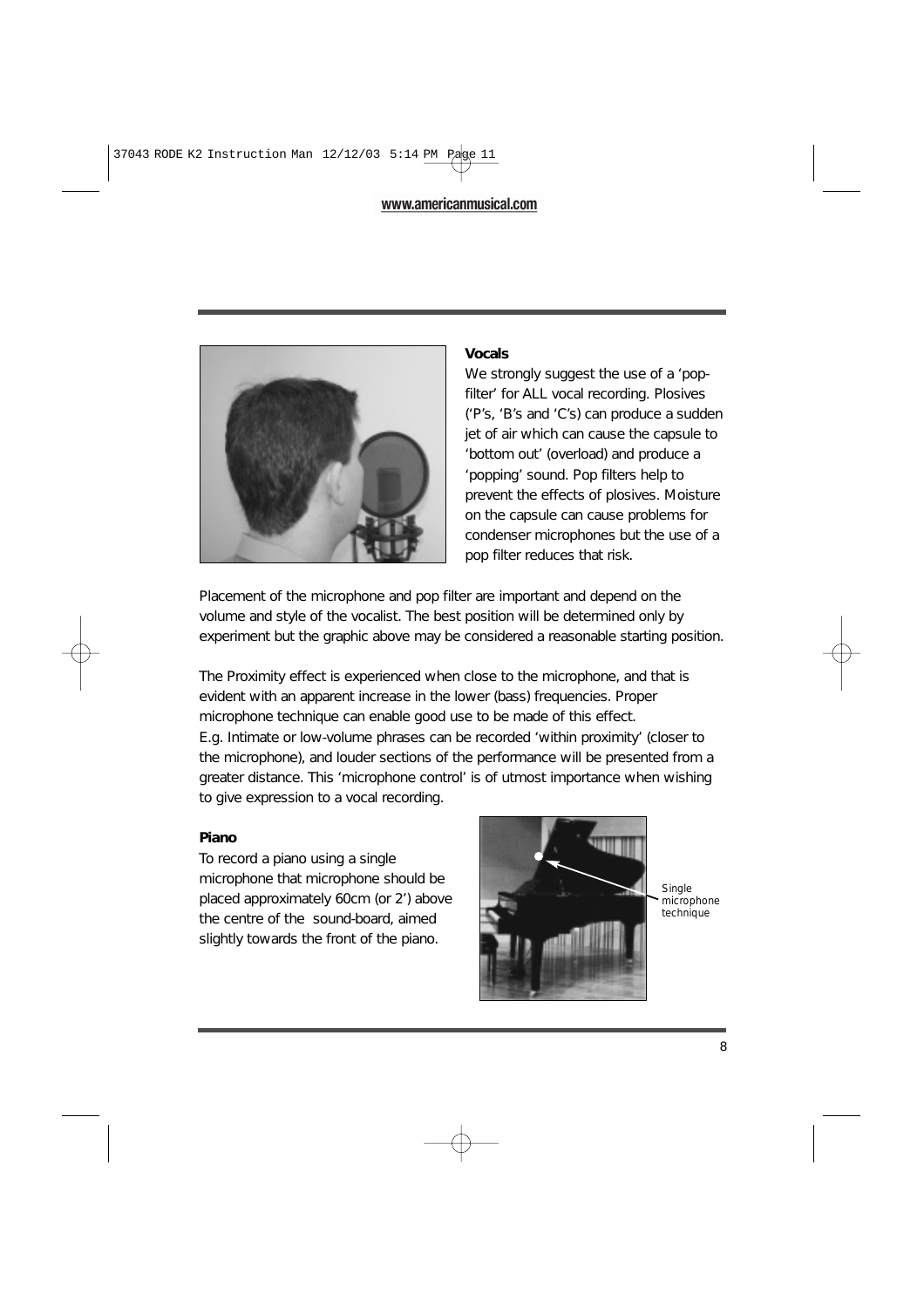To record the piano using X/Y Stereo technique, two K2's should be angled at 90- 110 degrees to each other, over the hammers with one mic aimed towards the lower strings and the other towards the high strings.

The gold dots should be directed down, towards the piano.

An effective stereo ambience can be achieved by recording the lower keys on the left and the high keys on the right, placing the middle keys around the centre of the sound spectrum.

#### **Drums**

There are various ways to record drum kits.

Single microphone 'overhead', two microphones overhead (eg X/Y or spaced Multiple microphones used close to individual drums & cymbals. (i.e. Close mic'ing).

To record a kit with a single microphone, we suggest that you begin by placing the mic' above the centre of the kit at the same height as the kit is wide, with the front of the microphone facing down.

To record the kit with TWO overhead microphones, they should be used at a similar height (as above) and depending on the size of the kit, between 1-2m apart. The mic's would probably be equi-distant from the snare drum.



To record a kit using the X/Y stereo technique, two K2's should be placed (as above in the single microphone position) with the front of each microphone pointing down, and each at 90-110 degrees to each other.

*K2 facing down towards drum kit*